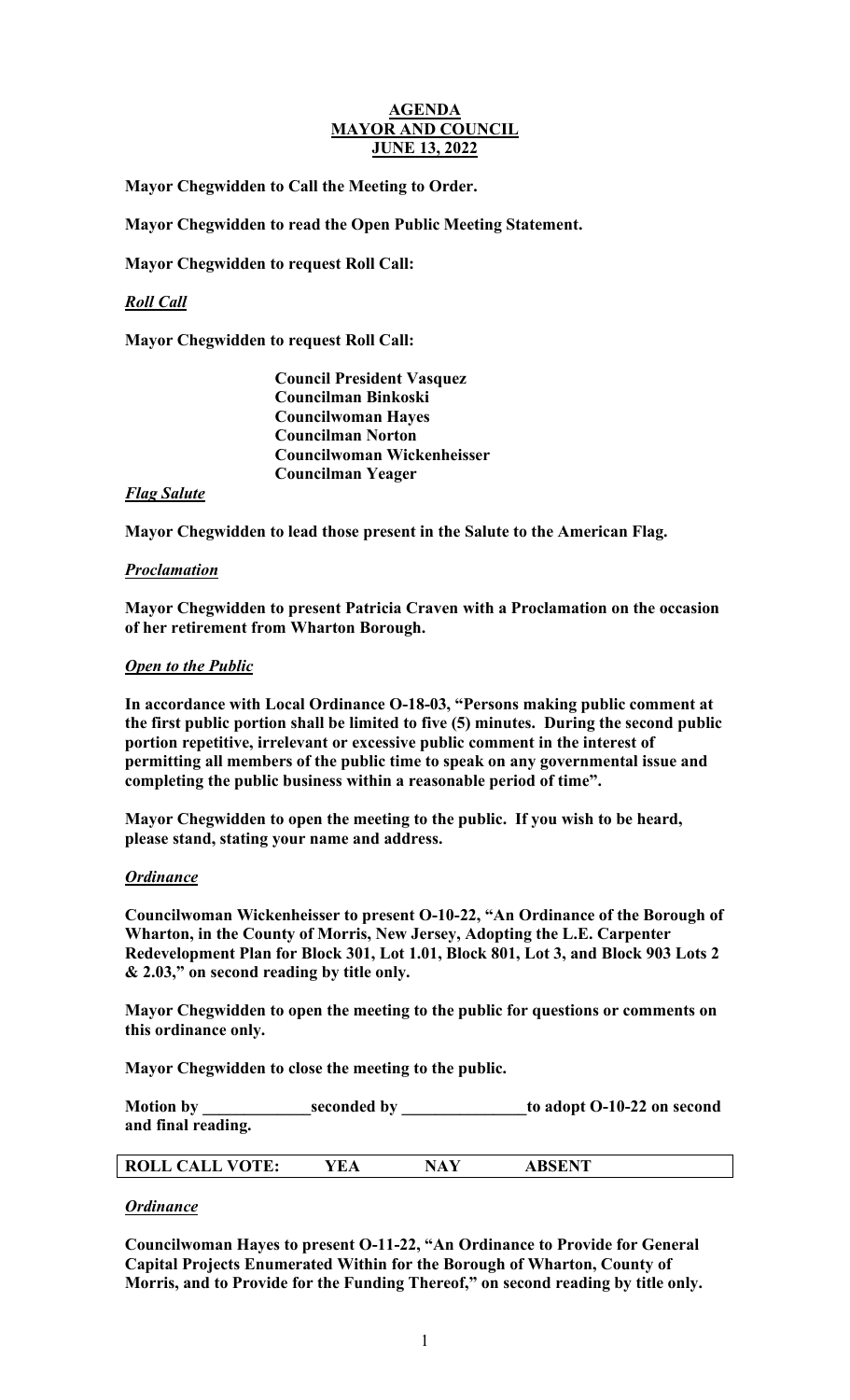**Mayor Chegwidden to open the meeting to the public for questions or comments on this ordinance only.**

**Mayor Chegwidden to close the meeting to the public.**

| <b>Motion by</b>   | seconded by | to adopt O-11-22 on second |
|--------------------|-------------|----------------------------|
| and final reading. |             |                            |

| <b>ROLL CALL VOTE:</b><br>'EA<br>NAV | <b>ABSENT</b> |  |
|--------------------------------------|---------------|--|
|--------------------------------------|---------------|--|

#### *Ordinance*

**Council President Vasquez to introduce O-12-22, "An Ordinance to Provide for Sewer Capital Projects Enumerated Within for the Borough of Wharton, County of Morris, and to Provide for the Funding Thereof," on second reading by title only.** 

**Mayor Chegwidden to open the meeting to the public for questions or comments on this ordinance only.**

**Mayor Chegwidden to close the meeting to the public.**

**Motion by \_\_\_\_\_\_\_\_\_\_\_\_\_seconded by \_\_\_\_\_\_\_\_\_\_\_\_\_\_\_to adopt O-12-22 on second and final reading.**

|  | $\blacksquare$ vote.<br><b>ROLL</b><br>$\tau$ $\Gamma$<br>A I<br><u>Cimili</u> | ЧA<br>Δ | A REFNT<br><b>ADOLITI</b> |  |
|--|--------------------------------------------------------------------------------|---------|---------------------------|--|
|--|--------------------------------------------------------------------------------|---------|---------------------------|--|

#### *Ordinance*

**Councilman Binkoski to introduce O-13-22, "An Ordinance to Provide for Water Capital Projects Enumerated Within for the Borough of Wharton, County of Morris, and to Provide for the Funding Thereof," on second reading by title only.** 

**Mayor Chegwidden to open the meeting to the public for questions or comments on this ordinance only.**

**Mayor Chegwidden to close the meeting to the public.**

Motion by \_\_\_\_\_\_\_\_\_\_\_\_\_seconded by \_\_\_\_\_\_\_\_\_\_\_\_\_to adopt O-13-22 on second **and final reading.**

| <b>ROLL CALL VOTE:</b> | NA<br>the contract of the contract of the contract of the contract of the contract of | <b>ABSENT</b> |
|------------------------|---------------------------------------------------------------------------------------|---------------|
|                        |                                                                                       |               |

#### *Appointment*

**Councilman Yeager to present R-79-22, "Resolution Appointing a Class III Police Officer."**

| <b>Motion by</b> | seconded by | to adopt R-79-22. |
|------------------|-------------|-------------------|
|------------------|-------------|-------------------|

|  | <b>TIATE</b><br><b>RO</b><br>، ت<br>--<br>ຼ | $\sqrt{ }$<br>27 D |  | CENT<br>DCE<br>.<br>- ~ - - - - - - |  |
|--|---------------------------------------------|--------------------|--|-------------------------------------|--|
|--|---------------------------------------------|--------------------|--|-------------------------------------|--|

### *Public Hearing*

**Mayor Chegwidden to open the meeting to the public for questions or comments on the Morris County Open Space Grant Application only.** 

**Mayor Chegwidden to close the meeting to the public.**